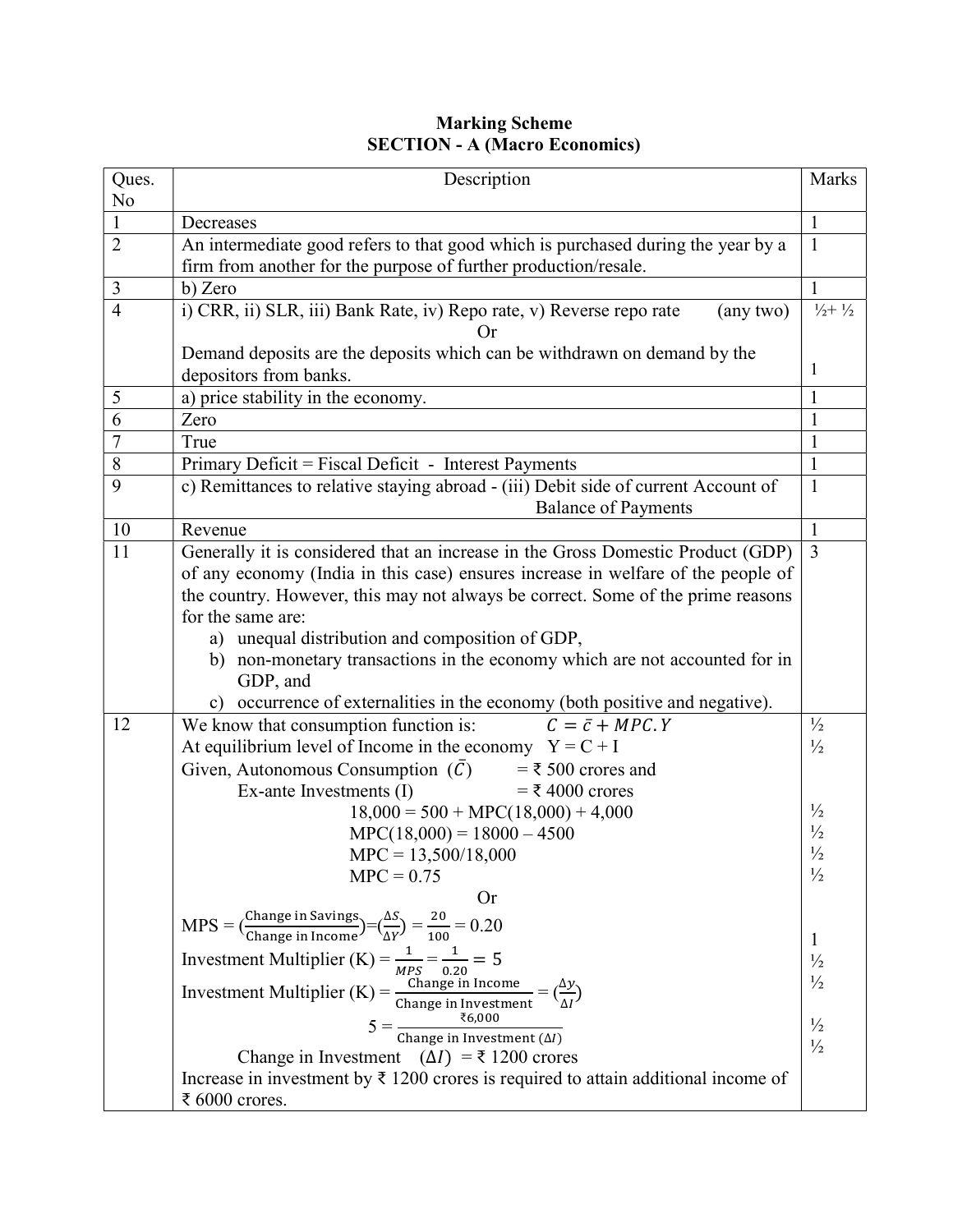| 13 | Central Bank as government's bank - The Central Bank acts as a banker to            |                |
|----|-------------------------------------------------------------------------------------|----------------|
|    | both central as well as state governments. The Central Bank accepts receipts and    |                |
|    | makes payments for the government and carries out exchange, remittance and          |                |
|    | other banking operations. It advances credit/loan to the government to meet its     | $\overline{4}$ |
|    | requirements in case of crisis. It also acts as an agent to buy and sell government |                |
|    | securities & advises the government on various financial matters.                   |                |
|    | Or                                                                                  |                |
|    | Open Market Operations by Central Bank - Open Market Operations refers to           |                |
|    | buying and selling of government securities (bonds) by the Central Bank from/to     |                |
|    | the general public. It is an important step which may be undertaken to control      |                |
|    | money supply in the economy. The Central Bank may sell government securities        | 4              |
|    |                                                                                     |                |
|    | to reduce the money supply in the hands of general public and vice-versa.           |                |
| 14 | Selling of securities by Foreign Institutional Investors (FII's) in Indian capital  |                |
|    | market will lead to fall in the supply of foreign currency in the economy. This     |                |
|    | situation might lead to excess demand of foreign currency at the prevailing         |                |
|    | foreign exchange rate.                                                              |                |
|    |                                                                                     | 4              |
|    | As a result, a new equilibrium rate of foreign exchange will be determined which    |                |
|    | will be higher than the prevailing foreign exchange rate, leading to depreciation   |                |
|    | of domestic currency.                                                               |                |
|    | <b>Or</b>                                                                           |                |
|    | Investments by large multinational corporations (MNCs) in India will ensure         |                |
|    | greater inflow of foreign exchange, leading to an increase in the supply of foreign |                |
|    | currency. This situation may result into excess supply of foreign currency in the   |                |
|    | economy at the prevailing foreign exchange rate.                                    | $\overline{4}$ |
|    |                                                                                     |                |
|    | As a result, a new equilibrium rate of foreign exchange will be determined which    |                |
|    | will be lower than the prevailing foreign exchange rate, leading to appreciation of |                |
|    | domestic currency.                                                                  |                |
| 15 | Reallocation of resources - Government through its budgetary policies tries to      |                |
|    | reallocate resources to ensure fulfillment of various socio-economic objectives.    |                |
|    | The government may influence the allocation of resources through:                   |                |
|    | (a) Taxation policy - Heavy taxes may be imposed on harmful products to             |                |
|    | discourage their production and subsidies may be provided on the                    |                |
|    | production of socially useful products to encourage their production.               |                |
|    |                                                                                     |                |
|    | b) Government may directly undertake production of certain goods and                |                |
|    | services in the areas where private sector may not be willing to                    | $\overline{4}$ |
|    | participate in production activities.                                               |                |
| 16 | a) The given statement is correct. Real Gross Domestic Product (GDP) is a better    |                |
|    | indicator of economic growth than Nominal Gross Domestic Product (GDP) as it        | $\mathbf{1}$   |
|    | is not affected by changes in general price level.                                  |                |
|    |                                                                                     |                |
|    | Numerical Example:                                                                  |                |
|    |                                                                                     |                |
|    |                                                                                     |                |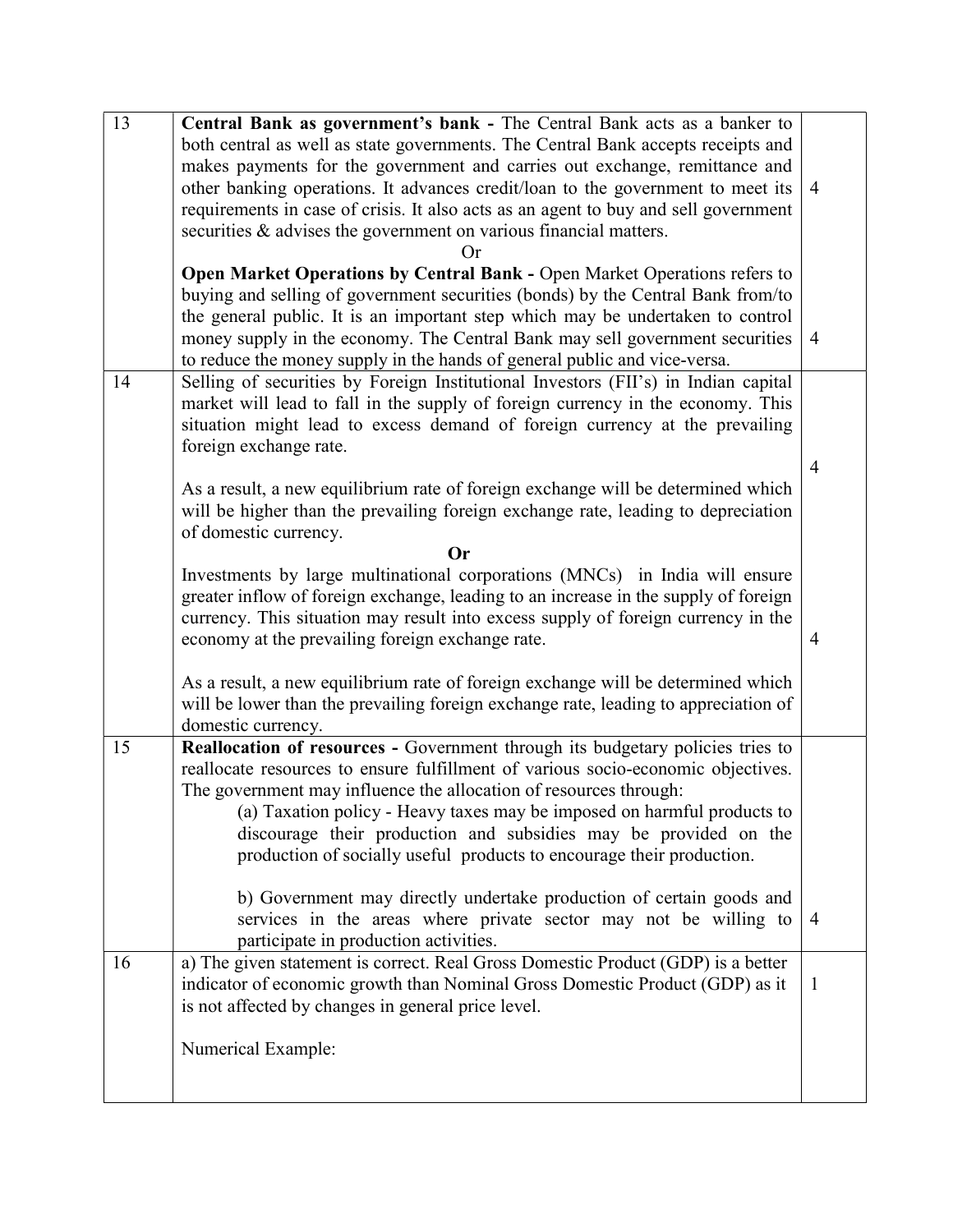|    | Goods                                                                                                                                                                                                                                                                                                                                                                                                                                                                                                  | Price of                                                                                 | Price of                              | Quantity of                                                                                                                                                                                                                                                                                                                                                                                                     | Nominal                             | Real                             |                                      |
|----|--------------------------------------------------------------------------------------------------------------------------------------------------------------------------------------------------------------------------------------------------------------------------------------------------------------------------------------------------------------------------------------------------------------------------------------------------------------------------------------------------------|------------------------------------------------------------------------------------------|---------------------------------------|-----------------------------------------------------------------------------------------------------------------------------------------------------------------------------------------------------------------------------------------------------------------------------------------------------------------------------------------------------------------------------------------------------------------|-------------------------------------|----------------------------------|--------------------------------------|
|    |                                                                                                                                                                                                                                                                                                                                                                                                                                                                                                        | <b>Current Year</b>                                                                      | <b>Base Year</b>                      | <b>Current Year</b>                                                                                                                                                                                                                                                                                                                                                                                             | <b>GDP</b>                          | <b>GDP</b>                       |                                      |
|    |                                                                                                                                                                                                                                                                                                                                                                                                                                                                                                        | $(P_1)$ (in ₹)                                                                           | $(P0)$ (in ₹)                         | $(Q1)$ (in units)                                                                                                                                                                                                                                                                                                                                                                                               | $(P_1Q_1)$                          | (P <sub>0</sub> Q <sub>1</sub> ) |                                      |
|    | A                                                                                                                                                                                                                                                                                                                                                                                                                                                                                                      | 20                                                                                       | 10                                    | 100                                                                                                                                                                                                                                                                                                                                                                                                             | 2,000                               | 1,000                            |                                      |
|    | $\bf{B}$                                                                                                                                                                                                                                                                                                                                                                                                                                                                                               | 10                                                                                       | 5                                     | 200                                                                                                                                                                                                                                                                                                                                                                                                             | 2,000                               | 1,000                            |                                      |
|    | $\mathcal{C}$                                                                                                                                                                                                                                                                                                                                                                                                                                                                                          | 30                                                                                       | 20                                    | 50                                                                                                                                                                                                                                                                                                                                                                                                              | 1,500                               | 1,000                            |                                      |
|    |                                                                                                                                                                                                                                                                                                                                                                                                                                                                                                        |                                                                                          |                                       |                                                                                                                                                                                                                                                                                                                                                                                                                 | $\Sigma P_1 Q_1$                    | $\Sigma P_0Q_1$                  |                                      |
|    |                                                                                                                                                                                                                                                                                                                                                                                                                                                                                                        |                                                                                          |                                       |                                                                                                                                                                                                                                                                                                                                                                                                                 | $= 5,500$                           | $=3,000$                         |                                      |
|    |                                                                                                                                                                                                                                                                                                                                                                                                                                                                                                        | GDP ( $\Sigma P_1Q_1$ ) is 5,500-3,000 = ₹2,500.<br>the prices in the economy.           |                                       | In the above example the difference between Real GDP ( $\sum P_0Q_1$ ) and Nominal<br>This is only the monetary difference as the quantity sold in the market remains<br>unchanged and the variation in the value of GDP is merely due to the change in                                                                                                                                                         |                                     |                                  | 3                                    |
|    | b)                                                                                                                                                                                                                                                                                                                                                                                                                                                                                                     |                                                                                          |                                       |                                                                                                                                                                                                                                                                                                                                                                                                                 |                                     |                                  |                                      |
|    |                                                                                                                                                                                                                                                                                                                                                                                                                                                                                                        |                                                                                          |                                       |                                                                                                                                                                                                                                                                                                                                                                                                                 |                                     |                                  |                                      |
|    |                                                                                                                                                                                                                                                                                                                                                                                                                                                                                                        |                                                                                          |                                       | Depreciation on capital asset = $\frac{Cost of the capital asset -Scrap Value}{F}$                                                                                                                                                                                                                                                                                                                              | Estimated life of the capital asset |                                  | $\mathbf{1}$                         |
|    |                                                                                                                                                                                                                                                                                                                                                                                                                                                                                                        |                                                                                          |                                       |                                                                                                                                                                                                                                                                                                                                                                                                                 |                                     |                                  |                                      |
|    |                                                                                                                                                                                                                                                                                                                                                                                                                                                                                                        |                                                                                          | Depreciation = $\frac{1000-0}{20}$    |                                                                                                                                                                                                                                                                                                                                                                                                                 |                                     |                                  | $\frac{1}{2}$                        |
|    |                                                                                                                                                                                                                                                                                                                                                                                                                                                                                                        |                                                                                          |                                       |                                                                                                                                                                                                                                                                                                                                                                                                                 |                                     |                                  |                                      |
|    |                                                                                                                                                                                                                                                                                                                                                                                                                                                                                                        |                                                                                          | Depreciation = $\overline{50}$ crores |                                                                                                                                                                                                                                                                                                                                                                                                                 |                                     |                                  | $\frac{1}{2}$                        |
|    |                                                                                                                                                                                                                                                                                                                                                                                                                                                                                                        |                                                                                          |                                       | Or                                                                                                                                                                                                                                                                                                                                                                                                              |                                     |                                  |                                      |
|    | a) Yes, the given statement is correct. In a two sector economy, the firms produce<br>goods and services and make factors payments to the households. The factor<br>income earned by the households will be used to buy the goods and services<br>which would be equal to income of firms. The aggregate consumption<br>expenditure by the households in the economy is equal to the aggregate<br>expenditure on goods and services produced by the firms in the economy<br>(Income of the producers). |                                                                                          |                                       |                                                                                                                                                                                                                                                                                                                                                                                                                 | $\mathfrak{Z}$                      |                                  |                                      |
|    |                                                                                                                                                                                                                                                                                                                                                                                                                                                                                                        | b) Compensation of Employees                                                             |                                       | $=$ (iii) – (v) – (iv) – (vi+ii+i+vii)<br>$= 200 - 50 - 10 - (25 + 45 + 20 + 5)$<br>$=$ ₹45 crores.                                                                                                                                                                                                                                                                                                             |                                     |                                  | $1\frac{1}{2}$<br>1<br>$\frac{1}{2}$ |
| 17 |                                                                                                                                                                                                                                                                                                                                                                                                                                                                                                        | level that the stocks can be cleared.                                                    |                                       | An economy is said to be operating at under employment equilibrium level, if the<br>planned aggregate expenditure falls short of available output in the economy,<br>corresponding to the full employment level. It results into excess of output<br>available over the anticipated aggregate demand at full employment level.<br>To tackle such a situation the aggregate demand has to be increased up to the |                                     |                                  | 2                                    |
|    |                                                                                                                                                                                                                                                                                                                                                                                                                                                                                                        | Following measures may be taken for the same:<br>demand and remove the deflationary gap. |                                       | i) <b>Decrease in taxes:</b> The government under its fiscal policy may decrease the<br>rate of taxes (both direct and indirect taxes). This will ensure greater purchasing<br>power in the hands of general public. This will help to increase aggregate                                                                                                                                                       |                                     |                                  | 2                                    |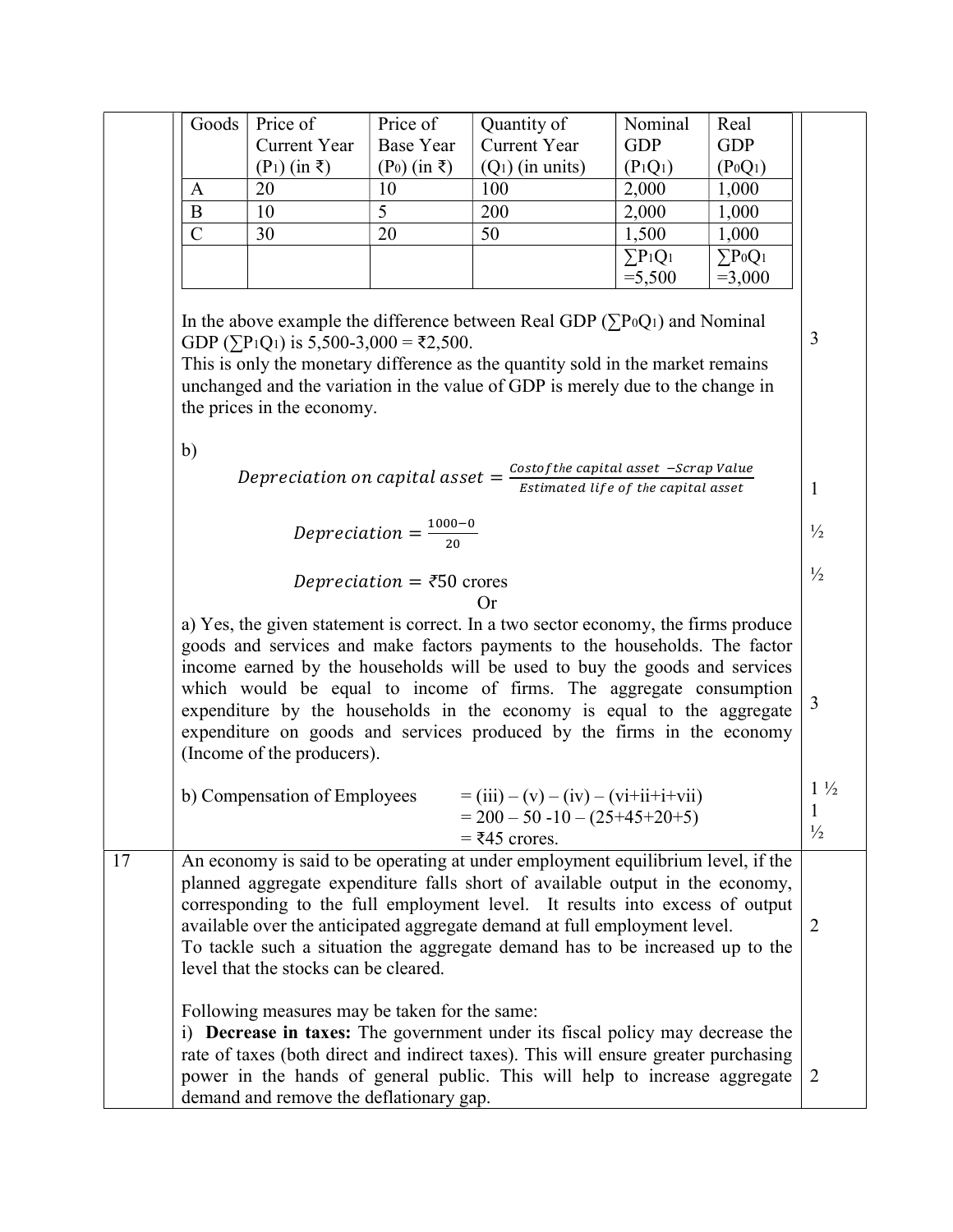|    | ii) Increase in money supply: Central bank through its expansionary monetary                                                                                                                                                                                                                                                                                                                                                                                                                                                                                                                                                                                                                            |                             |
|----|---------------------------------------------------------------------------------------------------------------------------------------------------------------------------------------------------------------------------------------------------------------------------------------------------------------------------------------------------------------------------------------------------------------------------------------------------------------------------------------------------------------------------------------------------------------------------------------------------------------------------------------------------------------------------------------------------------|-----------------------------|
|    | policy can increase the money supply in the economy. Central bank can use tools                                                                                                                                                                                                                                                                                                                                                                                                                                                                                                                                                                                                                         |                             |
|    | like bank rate, cash reserve ratio, repo and reverse repo rates etc. to ensure                                                                                                                                                                                                                                                                                                                                                                                                                                                                                                                                                                                                                          |                             |
|    | greater money in the hands of general public which would in turn increase the                                                                                                                                                                                                                                                                                                                                                                                                                                                                                                                                                                                                                           | 2                           |
|    | aggregate demand in the economy and be helpful in reducing/removing the                                                                                                                                                                                                                                                                                                                                                                                                                                                                                                                                                                                                                                 |                             |
|    | deflationary gap.                                                                                                                                                                                                                                                                                                                                                                                                                                                                                                                                                                                                                                                                                       |                             |
|    | <b>SECTION-B (Indian Economic Development)</b>                                                                                                                                                                                                                                                                                                                                                                                                                                                                                                                                                                                                                                                          |                             |
| 18 | Value added tax, service tax, excise duty, sales tax. (any two correct alternatives)                                                                                                                                                                                                                                                                                                                                                                                                                                                                                                                                                                                                                    | $\frac{1}{2} + \frac{1}{2}$ |
| 19 | True                                                                                                                                                                                                                                                                                                                                                                                                                                                                                                                                                                                                                                                                                                    | 1                           |
| 20 | b) iii, $iv$ , $i$ , $ii$                                                                                                                                                                                                                                                                                                                                                                                                                                                                                                                                                                                                                                                                               | 1                           |
| 21 | d) Credit taken to meet agriculture expenditure.                                                                                                                                                                                                                                                                                                                                                                                                                                                                                                                                                                                                                                                        | $\mathbf{1}$                |
| 22 | Disguised                                                                                                                                                                                                                                                                                                                                                                                                                                                                                                                                                                                                                                                                                               |                             |
|    | <b>Or</b>                                                                                                                                                                                                                                                                                                                                                                                                                                                                                                                                                                                                                                                                                               |                             |
|    | Work force participation rate                                                                                                                                                                                                                                                                                                                                                                                                                                                                                                                                                                                                                                                                           | 1                           |
| 23 | Development of small scale industries                                                                                                                                                                                                                                                                                                                                                                                                                                                                                                                                                                                                                                                                   | $\mathbf{1}$                |
| 24 | $d)$ ii, iv, i, iii                                                                                                                                                                                                                                                                                                                                                                                                                                                                                                                                                                                                                                                                                     | 1                           |
| 25 | Photovoltaic cell                                                                                                                                                                                                                                                                                                                                                                                                                                                                                                                                                                                                                                                                                       | $\mathbf{1}$                |
| 26 | b) iv, ii, i, iii                                                                                                                                                                                                                                                                                                                                                                                                                                                                                                                                                                                                                                                                                       | $\mathbf{1}$                |
| 27 | c)1988                                                                                                                                                                                                                                                                                                                                                                                                                                                                                                                                                                                                                                                                                                  | $\mathbf{1}$                |
| 28 | The given statement is quite appropriate. Indian traditional practices were                                                                                                                                                                                                                                                                                                                                                                                                                                                                                                                                                                                                                             |                             |
|    | environment friendly and worked as complementary to the system and not its<br>controller. The traditional agriculture system, healthcare system, housing,<br>transport etc. were intrinsically environment friendly. The traditional practices<br>used natural products and processes which are more or less free from side effects.                                                                                                                                                                                                                                                                                                                                                                    | 3                           |
|    | For example by adopting medicinal plants/products we can conserve the<br>resources and achieve the objective of sustainable development.                                                                                                                                                                                                                                                                                                                                                                                                                                                                                                                                                                |                             |
|    | The given statement states about the insufficiency of the installed capacity of<br>production of power in India. If the Indian economy wants to touch the GDP<br>growth rate between 7-8% it must target to produce electricity with a growth rate<br>of 7% which is not possible with the present production capacity in the power<br>sector. Thus, we need to work in two directions to improve installed capacity:<br>i. increased investments (by both public and private players) in the power<br>generation sector.<br>ii. better utilization of the present infrastructure.                                                                                                                      | 3                           |
| 29 | Investment in education system in India has been a woeful failure. The fact of the<br>matter is that, in 1952 we were spending a meager 0.6% of our GDP on education<br>that rose to only 4% in 2014. This has fallen well short of 6% target as proposed<br>by the Education Commission, 1964. Moreover, throughout this period the<br>increase in education expenditure has not been uniform and there has been<br>irregular rise and fall.<br>This shows the apathy of the government towards investment in the education<br>system. One can imagine, if the recommended 6% p.a. of the GDP would have<br>been spent properly the present education system would have reached unforeseen<br>heights. | 3                           |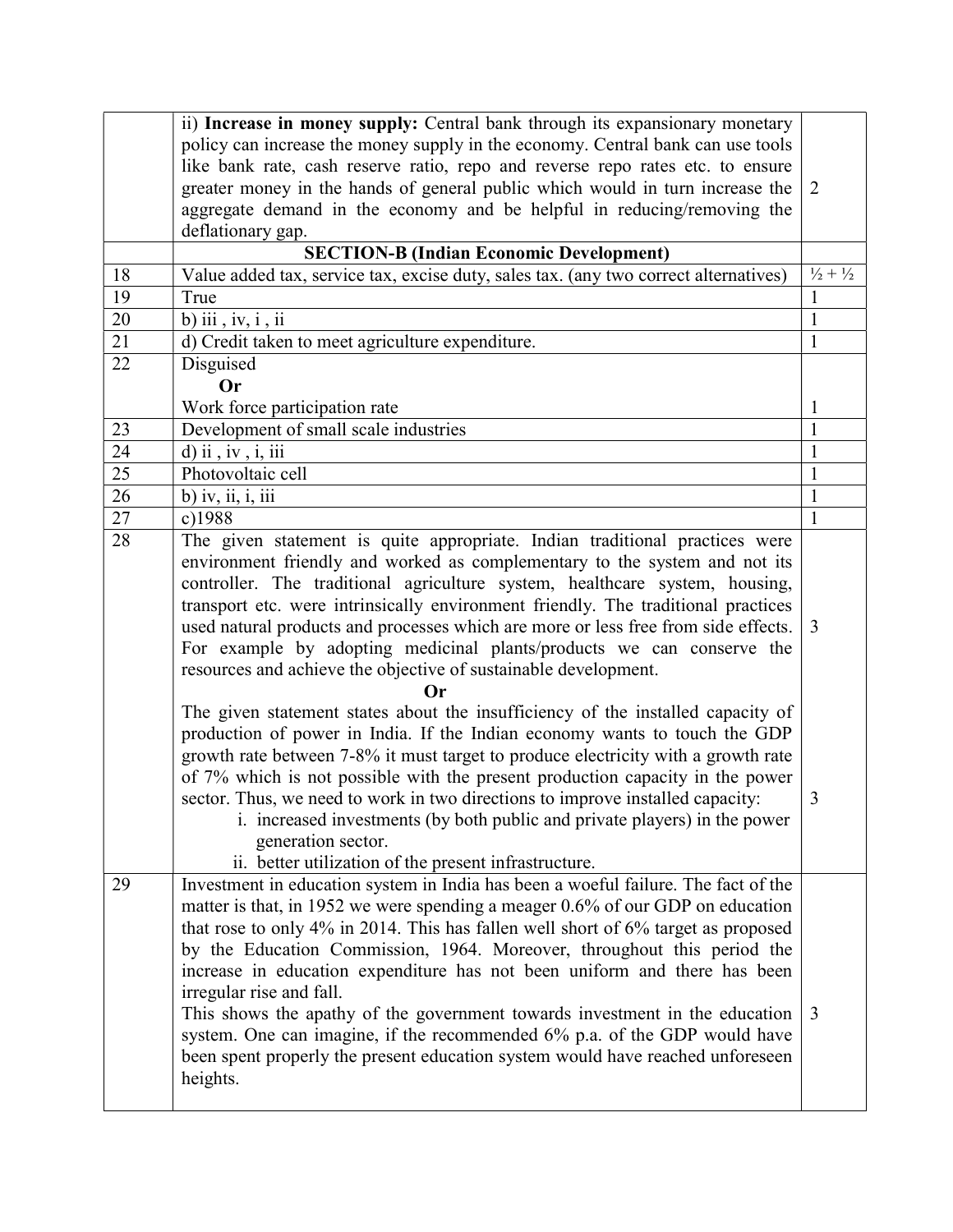| 30 | The given statement is true to its character. The foreign investments, both                      |                |  |  |
|----|--------------------------------------------------------------------------------------------------|----------------|--|--|
|    | Foreign Direct Investment (FDI) and Foreign Institutional Investment (FII), have                 |                |  |  |
|    | increased from about US \$100 million in 1990-91 to US \$ 74 billion recently.<br>$\overline{2}$ |                |  |  |
|    | This has changed the status of India from a 'begging bowl' in 1990's to a 'self-                 |                |  |  |
|    | dependent' economy in the present ages.                                                          |                |  |  |
|    | Due to the opening up of the Indian Economy, she has become one of the largest                   |                |  |  |
|    | foreign exchange reserve holders in the world. India been able to register an                    |                |  |  |
|    | increase in the foreign exchange reserves from about US \$ 6 billion in 1990-91 to<br>2          |                |  |  |
|    | about US \$ 321 billion in 2014-15.                                                              |                |  |  |
| 31 | Privatisation of the public sector enterprises (PSEs) by<br>a) Disinvestment:                    |                |  |  |
|    | selling off a part/whole of the equity to the general public                                     | $\overline{2}$ |  |  |
|    | or any private sector player is known as disinvestment.                                          |                |  |  |
|    |                                                                                                  |                |  |  |
|    | b) Outsourcing:<br>Hiring of regular service from external sources, mostly                       |                |  |  |
|    | from foreign countries, which was previously provided                                            | 2              |  |  |
|    | internally or from within the country is known as                                                |                |  |  |
|    | outsourcing.                                                                                     |                |  |  |
|    | <b>OR</b>                                                                                        |                |  |  |
|    |                                                                                                  |                |  |  |
|    | a) Import Substitution: The policy aimed at replacing or substituting imports with               |                |  |  |
|    | domestic production by protecting the domestic industries                                        | $\overline{2}$ |  |  |
|    | from foreign competition is known as Import                                                      |                |  |  |
|    | Substitution.                                                                                    |                |  |  |
|    |                                                                                                  |                |  |  |
|    | b) Quota<br>Quantitative restrictions on imports for the protection of                           | 2              |  |  |
|    | the domestic firms from foreign competition. Under this                                          |                |  |  |
|    | quantity of goods which can be imported is specified by                                          |                |  |  |
|    | the state.                                                                                       |                |  |  |
| 32 | a) The given data shows that the annual growth rate of population is maximum in                  |                |  |  |
|    | Pakistan standing at 2.1%, whereas; the same stands at a meager 0.5% in case of                  |                |  |  |
|    | China (might be a direct result of the One Child Policy adopted). The annual                     |                |  |  |
|    | population growth rate of India is in the danger zone of more than 1% p.a. India                 | 3              |  |  |
|    | will be overtaking China as the most populous country in the world in near                       |                |  |  |
|    | future.                                                                                          |                |  |  |
|    | b) Amongst the three countries stated above, India has most skewed data sex                      |                |  |  |
|    | ratio (929 female per 1000 male). This is one of the major concerns for the                      | -1             |  |  |
|    | demographers in India.                                                                           |                |  |  |
| 33 | Mahatma Gandhi had always maintained that the real growth of India lies in the                   |                |  |  |
|    | growth of villages. The importance of rural development in India lies in the fact                |                |  |  |
|    | that $2/3^{rd}$ of the population still (directly or indirectly) depends on agriculture and      |                |  |  |
|    | around $1/3^{rd}$ of the rural population still lives in abject poverty.                         |                |  |  |
|    | Some of the prime areas for the development of the rural India may be quoted as                  |                |  |  |
|    | follows:                                                                                         |                |  |  |
|    | <b>Infrastructure development</b> $-$ is the key to any development process.<br>$\bullet$        |                |  |  |
|    |                                                                                                  |                |  |  |
|    | Basic infrastructure requirement like electricity, irrigation, credit                            |                |  |  |
|    | availability, transport facilities, construction of village roads and feeder                     | 2              |  |  |